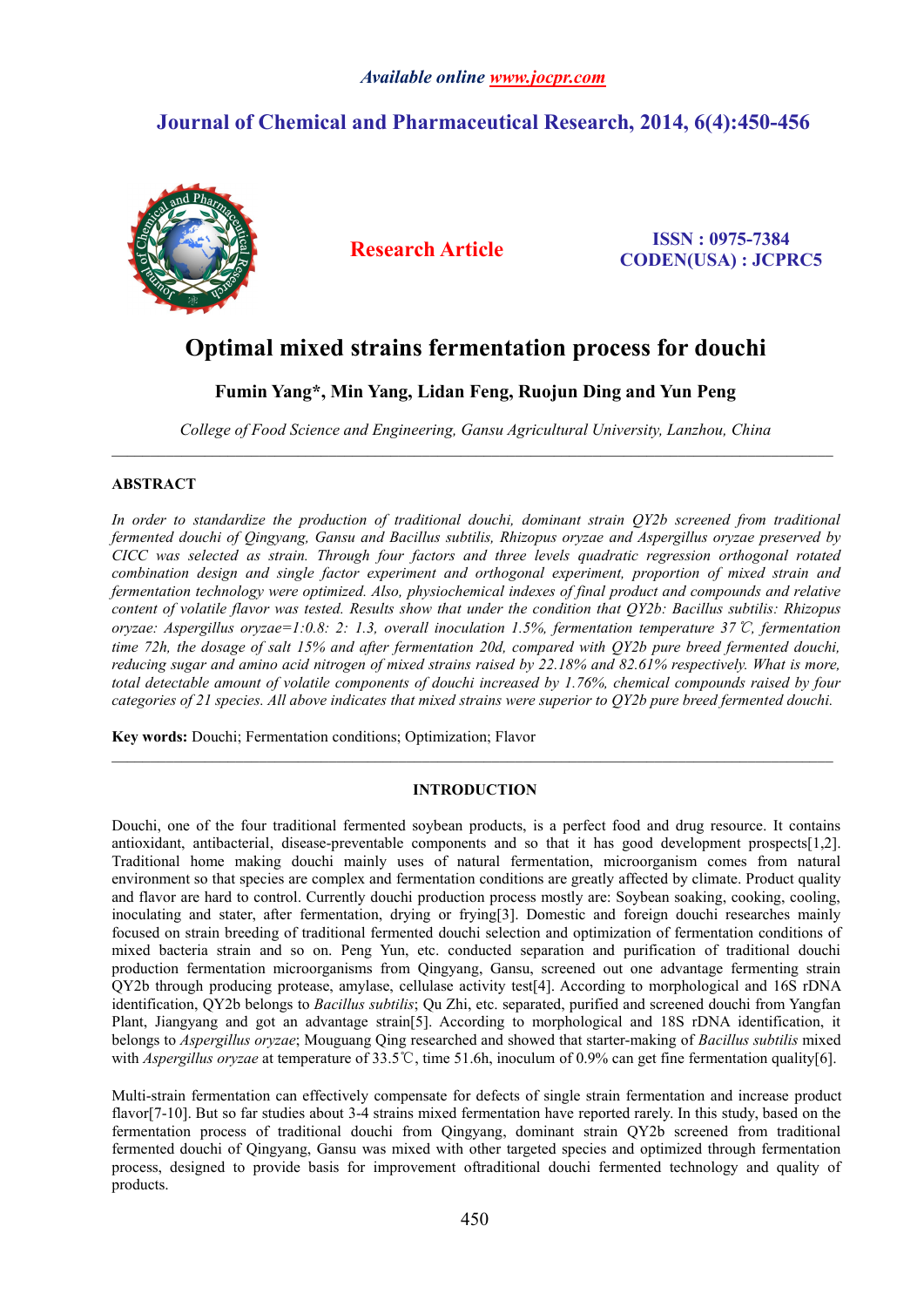# **EXPERIMENTAL SECTION**

*\_\_\_\_\_\_\_\_\_\_\_\_\_\_\_\_\_\_\_\_\_\_\_\_\_\_\_\_\_\_\_\_\_\_\_\_\_\_\_\_\_\_\_\_\_\_\_\_\_\_\_\_\_\_\_\_\_\_\_\_\_\_\_\_\_\_\_\_\_\_\_\_\_\_\_\_\_\_*

### **1.1 Materials**

Soybeans: purchased from market and were required full and shine, without mould rot.

QY2b strain: screened by Peng from the dominant fermentation strains in traditional douchi (Qingyang Gansu province).

*Bacillus subtilis, Rhizopus oryzae* and *Aspergillus oryzae* were donated by CICC.

# **1.2 Methods**

1.2.1 The Rate of Mixed Strains

According to the method of Wang(wang 2006), the load of mixed strains was 1.5%,under the condition of 35℃ starter-making for 72h and secondary fermentation for 20d.With factors for the inoculum size of QY2b(X1), *Bacillus*  $subtilis(X_2)$ , *Rhizopus oryzae*(X<sub>3</sub>) and *Aspergillus oryzae*(X<sub>3</sub>), under the foundation of signal strain fermentation, four factors three levels quadratic regression orthogonal rotation combination test was used to optimize the dose rate.

1.2.2 Fermentation Condition of Mixed Strains

1.2.2.1 Single Factor Experiment

Under the condition of 35℃, 1.5% inoculum dose, starter-making for 72h, 15% salt and secondary fermentation for 20d. Fixed other conditions to carried out single factor experiment and set temperatures for 28℃, 30℃, 35℃, 37℃, 40℃ respectively; inoculum dose for 0.5%,1%,1.5%,2%, 2.5%, 3%, 3.5% respectively; starter-making for 24h, 36h, 48h, 60h, 72h, 84h, 96h respectively; secondary fermentation for 5d, 10d, 15d, 20d, 25d respectively, meanwhile detect the concentration of amino acid nitrogen in the final product to confirm the factors and levels of orthogonal experiment. All treatments were performed in triplicate.

1.2.2.2 The Orthogonal Experiment

On the foundation of single factor experiment,  $L_9(3^4)$  orthogonal experiment was used.

#### 1.2.3 The Detection of the Final Product

The total acid, reducing sugar, amino acid nitrogen, aflatoxin  $B_1$  was detected by the related national standard.

Volatile compounds analysis: A 75 μm CAR/PDMS fiber was used for aroma extraction. Afterwards, samples were analyzed by SPME-GC-MS on a OV-1701 column(50m  $\times$  0.2mm  $\times$  0.33  $\mu$  m film thickness). The volume of injection was at 240℃. The temperature of ion source was 260℃. The range of masses was 35-450 U. Volatile compounds were identified by JCMC Browser Spectral library and quantified by peak area normalization method.

#### **RESULTS AND DISCUSSION**

#### **2.1 Determine the proportion of mixed bacteria**

Response surface test results (see Table 1)

Regression equation:  $Y=1.07-0.077X_1-0.10X_2-0.026X_3-0.089X_4+0.029X_1X_2+0.025X_1X_3-0.057X_1X_4-0.016X_2X_3+0.14X_2X_4-0.016X_3+0.016X_4X_5+0.016X_5X_6+0.016X_6X_7+0.016X_7X_8+0.016X_7X_9+0.016X_7X_9+0.016X_7X_9+0.016X_7X_9+0.016X_7X_9+0.$  $0.064X_3X_4 - 0.26X_1^2 - 0.18X_2^2 - 0.23X_3^2 - 0.17X_4^2$ 2

Regression model, ANOVA(see Table 2, Table 3)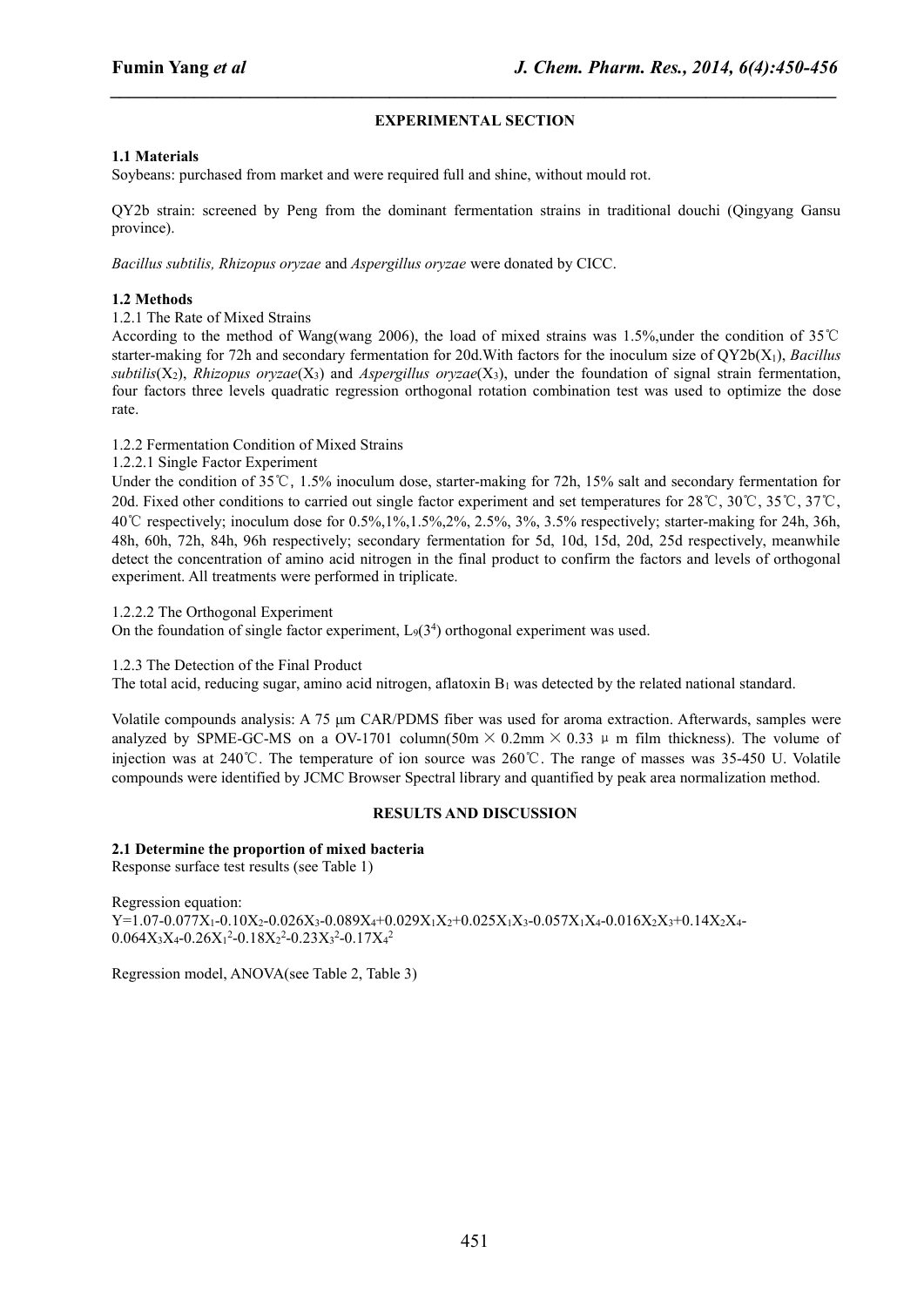|                | $\overline{X_1}$ | $\overline{X_2}$ | $\overline{X_3}$ | $\overline{X_4}$ | Y:amino          |
|----------------|------------------|------------------|------------------|------------------|------------------|
| NO             | QY2b             | <b>Bacillus</b>  | Rhizopus         | Aspergillus      | acid<br>nitrogen |
|                |                  | subtilis         | oryzae           | oryzae           | content%         |
| 1              | 0(1)             | $-1(0.5)$        | $-1(1.5)$        | 0(1.5)           | 0.851            |
| $\sqrt{2}$     | $\boldsymbol{0}$ | 1(1.5)           | 1(2.5)           | $\mathbf{0}$     | 0.438            |
| $\mathfrak{Z}$ | $\boldsymbol{0}$ | 0(1)             | 0(2)             | $\boldsymbol{0}$ | 1.176            |
| $\overline{4}$ | $\boldsymbol{0}$ | $-1$             | 1                | $\mathbf{0}$     | 0.746            |
| 5              | $\theta$         | $\boldsymbol{0}$ | $-1$             | $-1(1)$          | 0.641            |
| 6              | $\mathbf{0}$     | $-1$             | $\boldsymbol{0}$ | 1(2)             | 0.623            |
| 7              | $\mathbf{0}$     | $\boldsymbol{0}$ | $\boldsymbol{0}$ | $\mathbf{0}$     | 1.152            |
| 8              | $\overline{0}$   | $\boldsymbol{0}$ | $\boldsymbol{0}$ | $\boldsymbol{0}$ | 1.141            |
| 9              | 1(1.5)           | $-1$             | $\boldsymbol{0}$ | $\boldsymbol{0}$ | 0.550            |
| 10             | $-1(0.5)$        | $\boldsymbol{0}$ | $\boldsymbol{0}$ | 1                | 0.567            |
| 11             | $-1$             | 1                | $\boldsymbol{0}$ | $\mathbf{0}$     | 0.609            |
| 12             | 1                | 1                | $\boldsymbol{0}$ | $\boldsymbol{0}$ | 0.483            |
| 13             | $\mathbf{0}$     | 1                | $-1$             | $\boldsymbol{0}$ | 0.606            |
| 14             | $\mathbf{0}$     | $\mathbf{0}$     | $\boldsymbol{0}$ | $\boldsymbol{0}$ | 1.124            |
| 15             | 1                | $\mathbf{0}$     | $\boldsymbol{0}$ | $-1$             | 0.833            |
| 16             | $\mathbf{0}$     | $\mathbf{0}$     | $\mathbf{1}$     | $-1$             | 0.753            |
| 17             | $\boldsymbol{0}$ | $\boldsymbol{0}$ | $-1$             | $\mathbf{1}$     | 0.665            |
| 18             | 1                | $\boldsymbol{0}$ | $\boldsymbol{0}$ | 1                | 0.452            |
| 19             | $\boldsymbol{0}$ | 1                | $\boldsymbol{0}$ | $\mathbf{1}$     | 0.686            |
| 20             | $-1$             | $-1$             | $\boldsymbol{0}$ | $\boldsymbol{0}$ | 0.791            |
| 21             | $\mathbf{0}$     | 1                | $\boldsymbol{0}$ | $-1$             | 0.581            |
| 22             | $\mathbf{0}$     | $\mathbf{0}$     | $\boldsymbol{0}$ | $\mathbf{0}$     | 0.763            |
| 23             | $-1$             | $\mathbf{0}$     | $\boldsymbol{0}$ | $-1$             | 0.718            |
| 24             | 1                | $\boldsymbol{0}$ | 1                | $\boldsymbol{0}$ | 0.490            |
| 25             | $-1$             | $\mathbf{0}$     | $\mathbf{1}$     | $\boldsymbol{0}$ | 0.721            |
| 26             | $-1$             | $\boldsymbol{0}$ | $-1$             | $\boldsymbol{0}$ | 0.777            |
| 27             | 1                | $\mathbf{0}$     | $-1$             | $\mathbf{0}$     | 0.448            |
| 28             | $\mathbf{0}$     | $-1$             | $\boldsymbol{0}$ | $-1$             | 1.061            |
| 29             | $\mathbf{0}$     | $\boldsymbol{0}$ | 1                | 1                | 0.522            |

**Table 1 Results ofresponse surface**

*\_\_\_\_\_\_\_\_\_\_\_\_\_\_\_\_\_\_\_\_\_\_\_\_\_\_\_\_\_\_\_\_\_\_\_\_\_\_\_\_\_\_\_\_\_\_\_\_\_\_\_\_\_\_\_\_\_\_\_\_\_\_\_\_\_\_\_\_\_\_\_\_\_\_\_\_\_\_*

#### **Table 2 Results ofANOVA Analysis**

| Resource        | SS         | Df | MS          | F-value | P-value  |        |
|-----------------|------------|----|-------------|---------|----------|--------|
| Model           | 1.18       | 14 | 0.084       | 5.75    | 0.0012   | **     |
| $X_1$           | 0.072      | 1  | 0.072       | 4.89    | 0.0441   | $\ast$ |
| $X_2$           | 0.12       | 1  | 8.003E-004  | 8.46    | 0.0114   | $\ast$ |
| $X_3$           | 8.427E-003 | 1  | 9.720E-004  | 0.58    | 0.4605   |        |
| $X_4$           | 0.096      | 1  | 3.201E-003  | 0.55    | 0.0227   | *      |
| $X_1X_2$        | 3.306E-003 | 1  | 2.550E-003  | 0.23    | 0.6419   |        |
| $X_1X_3$        | 2.401E-004 | 1  | 0.082       | 0.16    | 0.6915   | *      |
| $X_1X_4$        | 0.013      | 1  | 0.030       | 0.90    | 0.3579   |        |
| $X_2X_3$        | 9.922E-004 | 1  | 4.830E-003  | 0.068   | 0.7983   |        |
| $X_2X_4$        | 0.074      | 1  | 0.013       | 5.04    | 0.0415   | $\ast$ |
| $X_3X_4$        | 0.016      | 1  | 9.025E-003  | 1.11    | 0.3097   |        |
| $X_1^2$         | 0.43       | 1  | 0.51        | 29.10   | < 0.0001 | $***$  |
| $X_2^2$         | 0.22       | 1  | 0.33        | 14.84   | 0.0018   | **     |
| $X_3^2$         | 0.34       | 1  | 0.29        | 23.22   | 0.0003   | **     |
| $X_4^2$         | 0.19       | 1  | 0.57        | 13.32   | 0.0026   | **     |
| Residual        | 0.20       | 14 | 0.012       |         |          |        |
| Lack of fit     | 0.085      | 10 | 0.016       | 0.28    | 0.9525   | ns     |
| pure error      | 0.12       | 4  | 2.677E-0032 |         |          |        |
| Total variation | 1.38       | 28 |             |         |          |        |

*\*\*very significant level(p<0.01)*;*\*significant level(p<0.05)*;*ns non-significant*

| <b>Table 3 Analysis of variance</b> |       |                |        |  |  |
|-------------------------------------|-------|----------------|--------|--|--|
| Std.<br>Dev.                        | 0.12  | R-Squared      | 0.8519 |  |  |
| Mean                                | 0.72  | Adj R-Squared  | 0.7038 |  |  |
| $C.V\%$                             | 16.73 | Pred R-Squared | 0.5117 |  |  |
| <b>PRESS</b>                        | 0.68  | Adeq Precision | 7.5140 |  |  |
|                                     |       |                |        |  |  |

Variance analysis showed that the influences of independent variable X1, X2, and X4 to Y are all significant. P-value of the model is significant. There is no significant difference in Lack of fit  $P=0.9525(>0.05)$ , unknown factor has lower interference to the test results, which indicates that residual is caused by random error. R2=0.8519, indicates that the model had extremely good fitting degree, experimental error is small and the model could reflect the change of response value.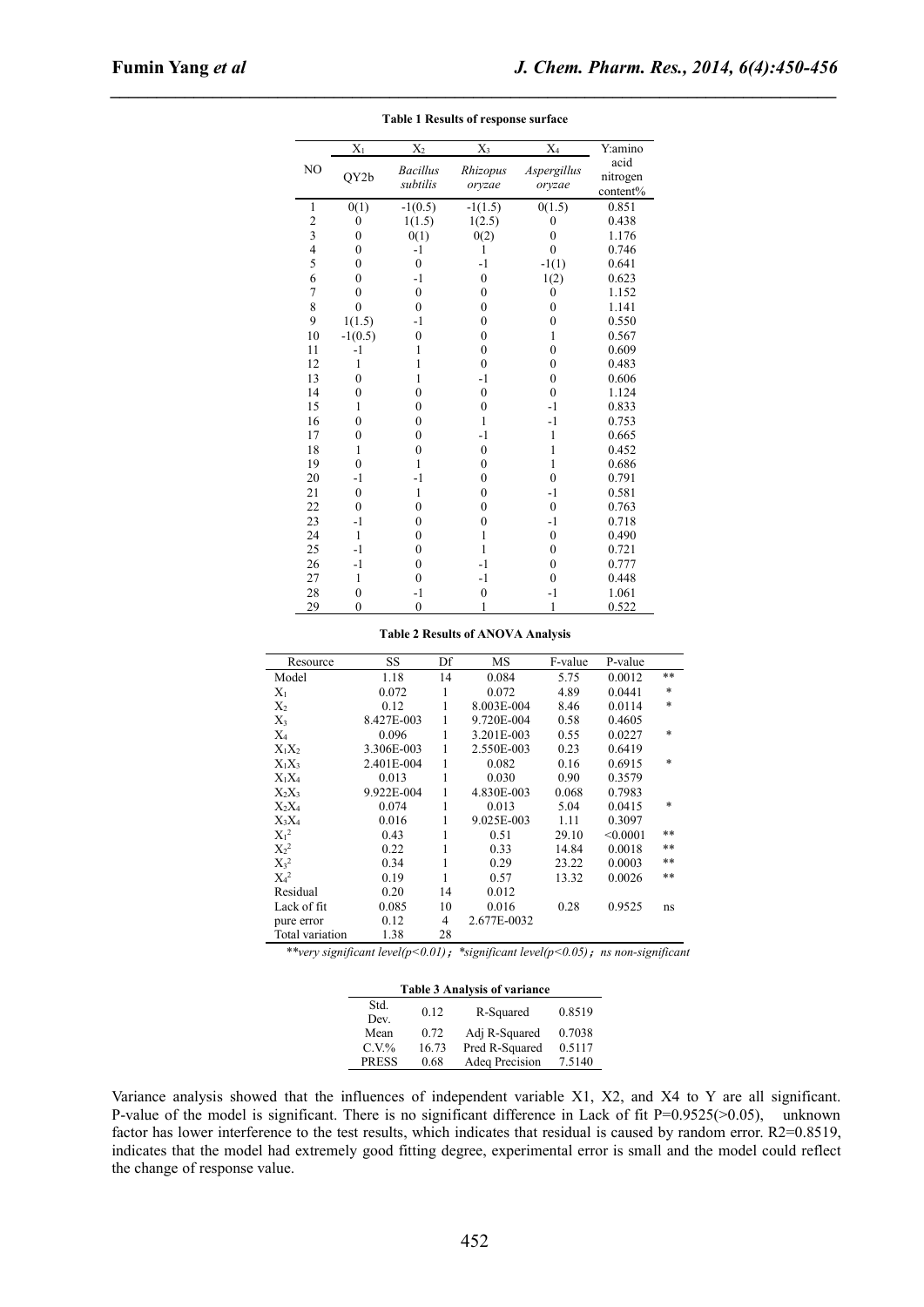Predicted value of amino acid ammonia content regression equation is 1.11675%, and the test result is 1.115% and it is roughly the same as the predicted value, indicates that through response surface optimization, the best inoculation proportion is that QY2b: Bacillus subtilis: Rhizopus oryzae: Aspergillus oryzae=1:0.8: 2: 1.3.

*\_\_\_\_\_\_\_\_\_\_\_\_\_\_\_\_\_\_\_\_\_\_\_\_\_\_\_\_\_\_\_\_\_\_\_\_\_\_\_\_\_\_\_\_\_\_\_\_\_\_\_\_\_\_\_\_\_\_\_\_\_\_\_\_\_\_\_\_\_\_\_\_\_\_\_\_\_\_*

#### **2.2 Optimal mixed strainsfermentation process**

2.2.1 Single factor test results



**Fig.1 The effect of different inoculum concentration and temperature on fermentation**



Figure 1 illustrates that finished products of amino acid nitrogen content increased with the raising of inoculum size. Amino acid nitrogen content reaches a maximum when inoculum size is1.5%, but since then it reduces with the increasing of inoculum size; besides, finished products of amino acid nitrogen content is maximum when the fermentation temperature is35℃,it also decreases with increasing temperature. Figure 2 shows that amino acid nitrogen content is in a lower value and has no significant variation when the starter making time is24-48h; it increases significantly when the starter making time is 48-72h, and it is maximum when the starter making time is 72h; no significant variation was observed of amino acid nitrogen content when the stater making time is 72-96h and it slightly decreases.

Synthesizing figure2 and figure 3, fermentation temperature 35℃, starter making time 72h and inoculum size 1.5% should be selected for orthogonal test.

2.2.2 Orthogonal Test Results

Mixed fermentation orthogonal test results see Table 4.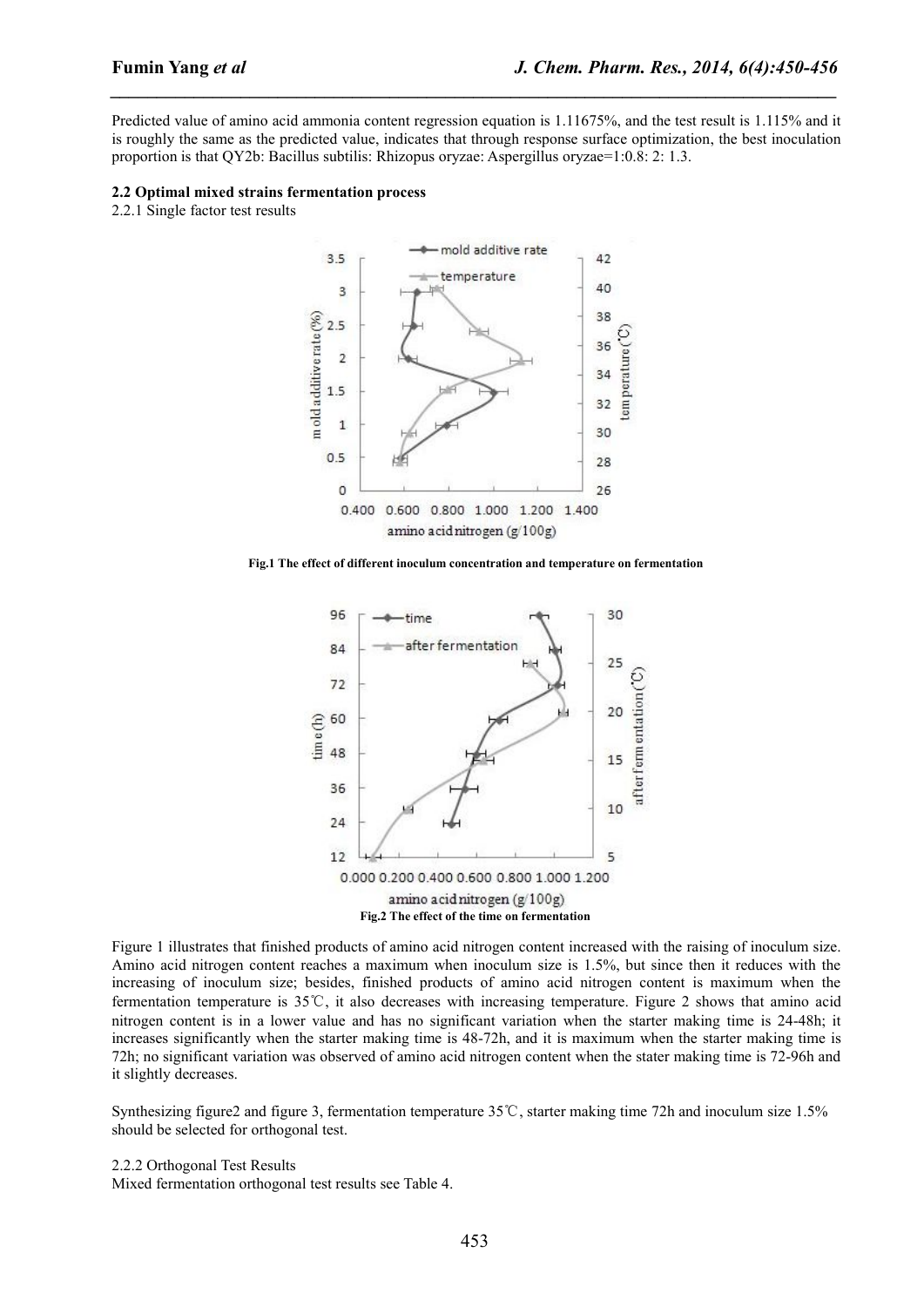|               |                | Factor                 | Index                           |                             |
|---------------|----------------|------------------------|---------------------------------|-----------------------------|
| Treatment     | $A$ (time h)   | B(inoculum size $\%$ ) | $C$ (temperature $\mathbb{C}$ ) | amino acid nitrogen $(\% )$ |
|               | 1(60)          | 1(1)                   | 1(30)                           | 0.523                       |
|               |                | 2(1.5)                 | 2(35)                           | 0.980                       |
|               |                | 3(2)                   | 3(37)                           | 0.529                       |
| 4             | 2(72)          |                        |                                 | 0.590                       |
|               | 2              | 2                      | 3                               | 1.230                       |
| 6             | $\overline{2}$ |                        |                                 | 0.343                       |
|               | 3(84)          |                        |                                 | 0.542                       |
| 8             | 3              |                        |                                 | 0.672                       |
| 9             | 3              | 3                      | 2                               | 0.378                       |
| $k_{\perp}$   | 0.677          | 0.552                  | 0.513                           |                             |
| $k_{2}$       | 0.721          | 0.961                  | 0.649                           |                             |
| $k_{\tiny 3}$ | 0.531          | 0.417                  | 0.767                           |                             |
| R             | 0.190          | 0.544                  | 0.254                           |                             |

|  | Table 4 Results of $L_9(3^4)$ orthogonal test and range analysis |  |
|--|------------------------------------------------------------------|--|
|--|------------------------------------------------------------------|--|

*\_\_\_\_\_\_\_\_\_\_\_\_\_\_\_\_\_\_\_\_\_\_\_\_\_\_\_\_\_\_\_\_\_\_\_\_\_\_\_\_\_\_\_\_\_\_\_\_\_\_\_\_\_\_\_\_\_\_\_\_\_\_\_\_\_\_\_\_\_\_\_\_\_\_\_\_\_\_*

Table 4 indicates that the order of affecting factors was B>C>A, means inoculum size> temperature> starter making time. Direct analysis shows the optimal combination is  $A_2B_2C$ , which is inoculum size 1.5%, fermentation temperature 35℃, and starter making time 72h.

| Table 5 Analysis of variance |
|------------------------------|
|------------------------------|

| Factors                  | Type III Sum of Squares | df | Mean Square | F      | Sig.  |
|--------------------------|-------------------------|----|-------------|--------|-------|
| making<br><b>Starter</b> | 0.060                   |    | 0.030       | 2.798  | 0.263 |
| time                     |                         |    |             |        |       |
| Inoculum size            | 0.481                   |    | 0.241       | 22.587 | 0.042 |
| Temperature              | 0.097                   |    | 0.049       | 4.561  | 0.180 |

Table 5 ANOVA shows that inoculum size has significant effect on amino acid nitrogen content, while starter making time and fermentation have non-significant on it.

Through validating optimal combination of orthogonal test, amino acid nitrogen content of finished product has averaged 1.271g/100g, which exceeds amino acid nitrogen content got according to the orthogonal experimental conditions. Therefore, the best fermentation condition of mixed bacteria is inoculum size of mixed bacteria 1.5%(QY2b: *Bacillus subtilis: Rhizopus oryzae: Aspergillus oryzae*=1:0.8:2:1.3), fermentation temperature 37℃, starter making time 72h and the dosage of salt 15%.

#### **2.3 Determination of Products**

Products were fermented in the optimum condition of QY2b and multi-strains. During 20d's after-fermentation, the testing result of physical and chemical indicators and volatile flavor compounds shows in Tab.6 and Tab.7.

As Tab.6 shows that the content of reducing sugar and amino acid nitrogen in multi-strains fermented product are 22.18% and 82.61% higher than those in QY2b fermented product. The content of total acid, salt and aflatoxin  $B_1$ measure up to the hygienic standard of fermented soybean products.

| Table 6 The determination results of physical and chemical indicators |  |
|-----------------------------------------------------------------------|--|
|-----------------------------------------------------------------------|--|

| Items                                            | Testing results        |                                  |  |  |
|--------------------------------------------------|------------------------|----------------------------------|--|--|
|                                                  | QY2b fermented product | Multi-strains fermented products |  |  |
| Acid(according to lactic acid, $g/100g$ )        | 0.87                   | 0.85                             |  |  |
| Reducing sugar (according to glucose, $g/100g$ ) | 7.89                   | 9.64                             |  |  |
| Salt(according to NaCl, $g/100g$ )               | 10.7                   | 10.2                             |  |  |
| Amino acid nitrogen $(g/100g)$                   | 0.696                  | 1.271                            |  |  |
| Aflatoxin B <sub>1</sub> /( $\mu$ g/kg) $\leq$ 5 | Negative               | Negative                         |  |  |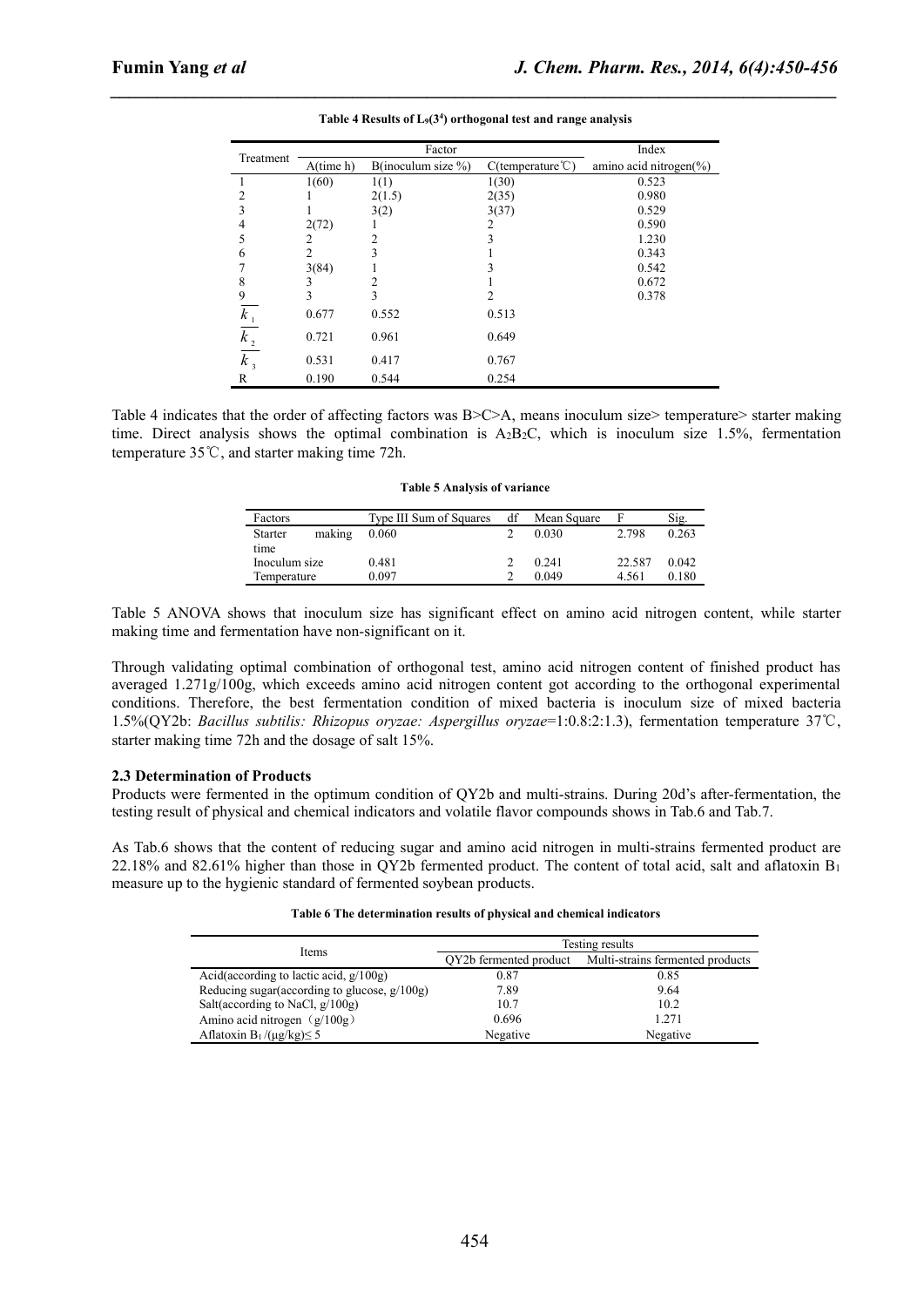|                        |                                             |                | QY2b fermented product |                          | Multi-strains fermented products |  |
|------------------------|---------------------------------------------|----------------|------------------------|--------------------------|----------------------------------|--|
| No.                    | Compounds                                   | Retention      | Relative mass          | Retention                | Relative mass                    |  |
|                        |                                             | time(min)      | fraction $(\% )$       | time(min)                | fraction $(\%)$                  |  |
| Hydrocarbons (9 kinds) |                                             |                |                        |                          |                                  |  |
| $\mathbf{1}$           | Dimethyl pentane                            |                | $\frac{1}{2}$          | 3.43                     | 4.69                             |  |
| $\sqrt{2}$             | 3-methylpentane                             |                | $\overline{a}$         | 3.59                     | 2.18                             |  |
| $\mathfrak{Z}$         | Methylpentane                               |                |                        | 3.78                     | 3.97                             |  |
| $\overline{4}$         | Cyclohexane                                 |                |                        | 4.32                     | 1.72                             |  |
| 5                      | Dodecamethyclohexasiloxane                  |                |                        | 24.52                    | 0.41                             |  |
| $\sqrt{6}$             | Tetradecane                                 |                |                        | 27.34                    | 0.35                             |  |
| $\tau$                 | Hexadecane                                  |                |                        | 29.92                    | 0.31                             |  |
| 8                      | 2-methylnaphthalene                         |                |                        | 27.78                    | 0.47                             |  |
| 9                      | Methylnaphthalene                           |                |                        | 28.34                    | 0.25                             |  |
|                        | Alcohols (10 kinds)                         |                |                        |                          |                                  |  |
| 10                     | Cyclobutanol                                | 2.68           | 29.58                  | $\blacksquare$           | $\blacksquare$                   |  |
| 11                     | Ethanol                                     | 3.32           | 1.97                   | $\overline{\phantom{a}}$ | $\mathbb{Z}^2$                   |  |
| 12                     | Pentanol                                    | 9.79           | 4.52                   | 9.89                     | 1.78                             |  |
| 13                     | Acetoin                                     | 10.09          | 14.08                  | 10.56                    | 22.19                            |  |
| 14                     | 2,3-butanediol                              |                | $\overline{a}$         | 14.13                    | 1.14                             |  |
| 15                     | Butanediol                                  |                | ÷.                     | 14.45                    | 0.94                             |  |
| 16                     | 1-octen-3-ol                                |                |                        | 17.74                    | 1.12                             |  |
| 17                     | 2-methyl propanol                           |                |                        | 17.91                    | 12.35                            |  |
| 18                     | 2-ethylhexanol                              |                | ٠                      | 19.40                    | 1.53                             |  |
| 19                     | Cedarenol                                   |                |                        | 32.56                    | 1.38                             |  |
|                        | Acids (2 kinds)                             |                |                        |                          |                                  |  |
| 20                     | Acetic acid                                 |                |                        | 8.79                     | 0.63                             |  |
| 21                     | 4-methyl-2-oxo-pentanoic acid               |                |                        | 17.56                    | 1.34                             |  |
|                        | Aldehydes (3 kinds)                         |                |                        |                          |                                  |  |
| 22                     | 3-methylbutyraldehyde                       | 6.37           | 3.65                   | 6.49                     | 5.81                             |  |
| 23                     | Acetaldehyde                                | $\overline{a}$ |                        | 2.77                     | 5.29                             |  |
| 24                     | 2-methylbutyraldehyde                       |                |                        | 6.64                     | 1.82                             |  |
|                        | Ketones (2 kinds)                           |                |                        |                          |                                  |  |
| 25                     | 2,3-butanedione                             | 5.16           | 9.66                   |                          | $\sim$                           |  |
| 26                     | 4-methyl-2-pentanone                        |                |                        | 9.25                     | 1.09                             |  |
|                        | Phenols (2 kinds)                           |                |                        |                          |                                  |  |
| 27                     | Tea polyphenol                              |                |                        | 21.98                    | 0.26                             |  |
| 28                     | Guaiacol                                    |                |                        | 22.56                    | 0.89                             |  |
|                        | Esters (8 kinds)                            |                |                        |                          |                                  |  |
| 29                     | Ethyl acetate                               |                |                        | 5.19                     | 0.62                             |  |
| 30                     | Glycol diacetate                            |                |                        | 5.29                     | 9.66                             |  |
| 31                     | Methyl-2-methylbutyrate                     |                |                        | 9.59                     | 1.30                             |  |
| 32                     | 4- methyl-2-pentenoate                      |                |                        | 12.51                    | 1.34                             |  |
|                        |                                             |                |                        |                          |                                  |  |
| 33<br>34               | 3,7-dimethyl-1,6-octadiene, 3-ol propionate |                |                        | 21.31<br>22.76           | 0.42                             |  |
|                        | Methyl acetoacetate                         |                |                        |                          | 0.46                             |  |
| 35                     | Methyl o-toluate                            |                |                        | 23.96                    | 0.25                             |  |
| 36                     | Terpinyl acetate                            |                |                        | 28.64                    | 1.93                             |  |
|                        | Heterocyclic (8 kinds)                      |                |                        |                          |                                  |  |
| 37                     | 2-methyl tetrahydrofuran                    | 6.53           | 1.09                   | $\blacksquare$           | $\blacksquare$                   |  |
| 38                     | 2,5-dimethyl pyrazine                       | 14.99          | 2.19                   | 15.02                    | 4.46                             |  |
| 39                     | 2,3,5-Trimethylpyrazine                     | 17.87          | 11.83                  | $\overline{a}$           | $\sim$                           |  |
| 40                     | 2-ethyl-3,5-dimethyl pyrazine               | 20.07          | 1.17                   | $\blacksquare$           | $\blacksquare$                   |  |
| 41                     | 2,3-dimethyl-5-ethyl pyrazine               |                | $\blacksquare$         |                          |                                  |  |
| 42                     | 2,3,5,6-tetramethyl pyrazine                | 20.32          | 12.66                  | 20.36                    | 3.79                             |  |
| 43                     | 2.3-diethyl-5-methyl-pyrazine               | 20.31          | 3.81                   |                          |                                  |  |
| 44                     | 2,3-dihydro-benzofuran                      |                | $\blacksquare$         | 35.98                    | 0.37                             |  |
|                        | P.S: "-" was not detected                   |                |                        |                          |                                  |  |

#### **Table 7 Comparison of volatile components**

*\_\_\_\_\_\_\_\_\_\_\_\_\_\_\_\_\_\_\_\_\_\_\_\_\_\_\_\_\_\_\_\_\_\_\_\_\_\_\_\_\_\_\_\_\_\_\_\_\_\_\_\_\_\_\_\_\_\_\_\_\_\_\_\_\_\_\_\_\_\_\_\_\_\_\_\_\_\_*

As Table.7 shows that 4 alcohols, an aldehyde, a ketone and 6 heterocyclic were tested in QY2b fermented product. 9 hydrocarbons, 8 alcohols, 2 acids, 3 aldehydes, a ketone, 2 phenols, 8 esters and 3 heterocyclic were tested in multi-strains fermented product.

The content of volatile flavor compounds in QY2b fermented product are alcohols (50.15%), heterocyclic (32.75%), ketones (9.66%), aldehydes (3.65%), which make up 96.73% of the total volatile substances detected. The content of volatile flavor compounds in multi-strains fermented product are alcohols (42.43%), esters (15.97%), hydrocarbons (14.34%), aldehydes (12.93%), heterocyclic (8.62%), acids (1.96%), phenols (1.14%), ketones (1.09%), make up 98.49% of the total volatile substances detected. Compared with multi-strains fermented product, the content of heterocyclic and ketones in QY2b fermented product are high than multi-strains fermented product. Esters, hydrocarbons, acids and phenols are only tested in multi-strains fermented product.